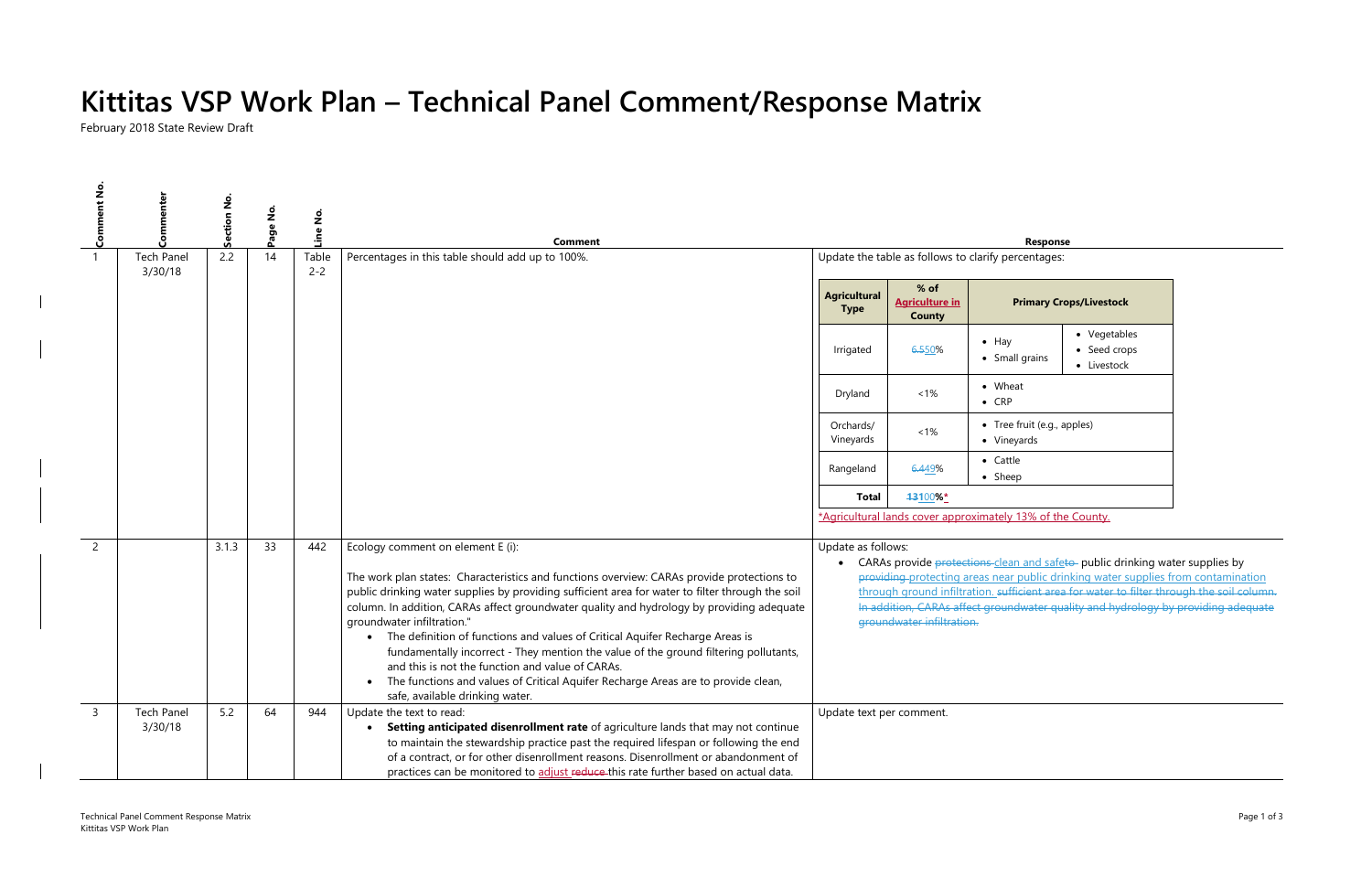## **Kittitas VSP Work Plan – Technical Panel Comment Response Matrix**

2018 February State Review DRAFT

Comment matrix updated:

| Comment |                                                                   | Ž   |    | ş<br>Line         | Comment                                                                                                                                                                                                                                                | <b>Response</b>                                                                                                                                                                                                                                                                                                                                                                                                                                                                                                                                                                                                                                                                                                                                                                                                                                                                                                                                                                                                                                                                                                                                                                                                                                                                                                                                                                                                                                                                 |  |  |
|---------|-------------------------------------------------------------------|-----|----|-------------------|--------------------------------------------------------------------------------------------------------------------------------------------------------------------------------------------------------------------------------------------------------|---------------------------------------------------------------------------------------------------------------------------------------------------------------------------------------------------------------------------------------------------------------------------------------------------------------------------------------------------------------------------------------------------------------------------------------------------------------------------------------------------------------------------------------------------------------------------------------------------------------------------------------------------------------------------------------------------------------------------------------------------------------------------------------------------------------------------------------------------------------------------------------------------------------------------------------------------------------------------------------------------------------------------------------------------------------------------------------------------------------------------------------------------------------------------------------------------------------------------------------------------------------------------------------------------------------------------------------------------------------------------------------------------------------------------------------------------------------------------------|--|--|
|         | <b>Tech Panel</b><br>3/30/18                                      | 5.3 | 78 | Table<br>$5 - 10$ | Include Categories 2 through 5 when tracking 303(d) listings.                                                                                                                                                                                          | Update Table 5-10, row 2, per comment as follows:                                                                                                                                                                                                                                                                                                                                                                                                                                                                                                                                                                                                                                                                                                                                                                                                                                                                                                                                                                                                                                                                                                                                                                                                                                                                                                                                                                                                                               |  |  |
|         |                                                                   |     |    |                   |                                                                                                                                                                                                                                                        | Change in Category<br>Ensure stewardship<br>4 and 2 through 5<br>practices employed<br>303(d) listings,<br>Maintain or improve<br>with the goal of<br>Water quality<br>surface water and<br>focused on<br>protecting or<br>stations<br>groundwater quality<br>parameters that<br>improving water<br>potentially have an<br>quality are effective<br>agricultural source.                                                                                                                                                                                                                                                                                                                                                                                                                                                                                                                                                                                                                                                                                                                                                                                                                                                                                                                                                                                                                                                                                                        |  |  |
|         | <b>Tech Panel</b><br>3/30/18                                      | 6.1 | 81 | 1231              | Update text to read:<br>The initial tracking timeframe for this Work Plan is the first 10 years of<br>implementation.                                                                                                                                  | Update text per comment.                                                                                                                                                                                                                                                                                                                                                                                                                                                                                                                                                                                                                                                                                                                                                                                                                                                                                                                                                                                                                                                                                                                                                                                                                                                                                                                                                                                                                                                        |  |  |
| 6       | <b>Tech Panel</b><br>4/9/2018                                     | 6.2 | 83 | 1284              | Ecology comment on element C and L(i):<br>Text box on p. 83 - clarify if this means that the participation goal is >10% consistent<br>with the outreach goals in appendix E.<br>Please clarify if the participation baseline is 10% as noted on p. 83. | Text box on page 83 estimates that approximately 10% of the County's producers<br>are reporting stewardship practices. The producer participation goal is to promote<br>new enrollments or new reporting as described in Table 5-8. Additionally, the KCCD<br>will conduct outreach to 10% of the County's producers annually to promote<br>participation, as described in Appendix E - Outreach Plan.<br>10% is an approximation on the current level of participation and provided for<br>context. Participation is monitored based on historic enrollment in stewardship<br>strategies and maintaining historic enrollment as described in Section 5.2.1.                                                                                                                                                                                                                                                                                                                                                                                                                                                                                                                                                                                                                                                                                                                                                                                                                    |  |  |
|         | <b>Tech Panel</b><br>4/9/2018                                     | 6.3 | 72 | 1284              | Commission comment on element J:<br>Some discussion found in Section 6.3 See also WP page 72, Section 5.4 - adaptive<br>management only at the 5 year interval. Unclear if this is meaningful for the CA's of interest.                                | Progress and adaptive management measures will be reported with the 2-year status reports<br>and 5-year progress reports, as noted in Section 6.3; however, monitoring and tracking will<br>be conducted annually for participation in stewardship practices, which will also be verified<br>through monitoring and visual recognition.<br>Update Section 6.3, page 86, line 1336 to 1336 as follows:<br>Monitoring will focus on the measurable benchmarks and indicators described in<br>Section 5 and will include informal periodic evaluations at least every 2 years, in<br>support of the 5-year performance review, and to determine if any adaptive<br>management measures are needed prior to the 5-year review.<br>Add to Section 6.3, page 87, paragraph starting on line1343 as follows:<br>If the Watershed Group determines goals have not been met, they must propose<br>and submit an Adaptive Management Plan for achieving the goals and benchmarks.<br>While adaptive management actions will be included with the 2-year status reports<br>and 5-year progress reports. The the monitoring and adaptive management process<br>is outlined in Section 5 will be applied on an ongoing basis as needed. Monitoring<br>indicators will inform the long-term viability of the Adaptive Management Plan,<br>based on goals for protecting critical area functions. Monitoring will focus on the<br>measurable benchmarks and goals also described in Section 5. |  |  |
| 8       | <b>Tech Panel</b><br>3/30/18                                      | 6.3 | 86 | 1331              | Note that reports will meet any new standards for VSP as funding allows.                                                                                                                                                                               | Update the text per comment as follows:                                                                                                                                                                                                                                                                                                                                                                                                                                                                                                                                                                                                                                                                                                                                                                                                                                                                                                                                                                                                                                                                                                                                                                                                                                                                                                                                                                                                                                         |  |  |
|         | Technical Panel Comment Response Matrix<br>Kittitas VSP Work Plan |     |    |                   |                                                                                                                                                                                                                                                        | Page 2 of 3                                                                                                                                                                                                                                                                                                                                                                                                                                                                                                                                                                                                                                                                                                                                                                                                                                                                                                                                                                                                                                                                                                                                                                                                                                                                                                                                                                                                                                                                     |  |  |